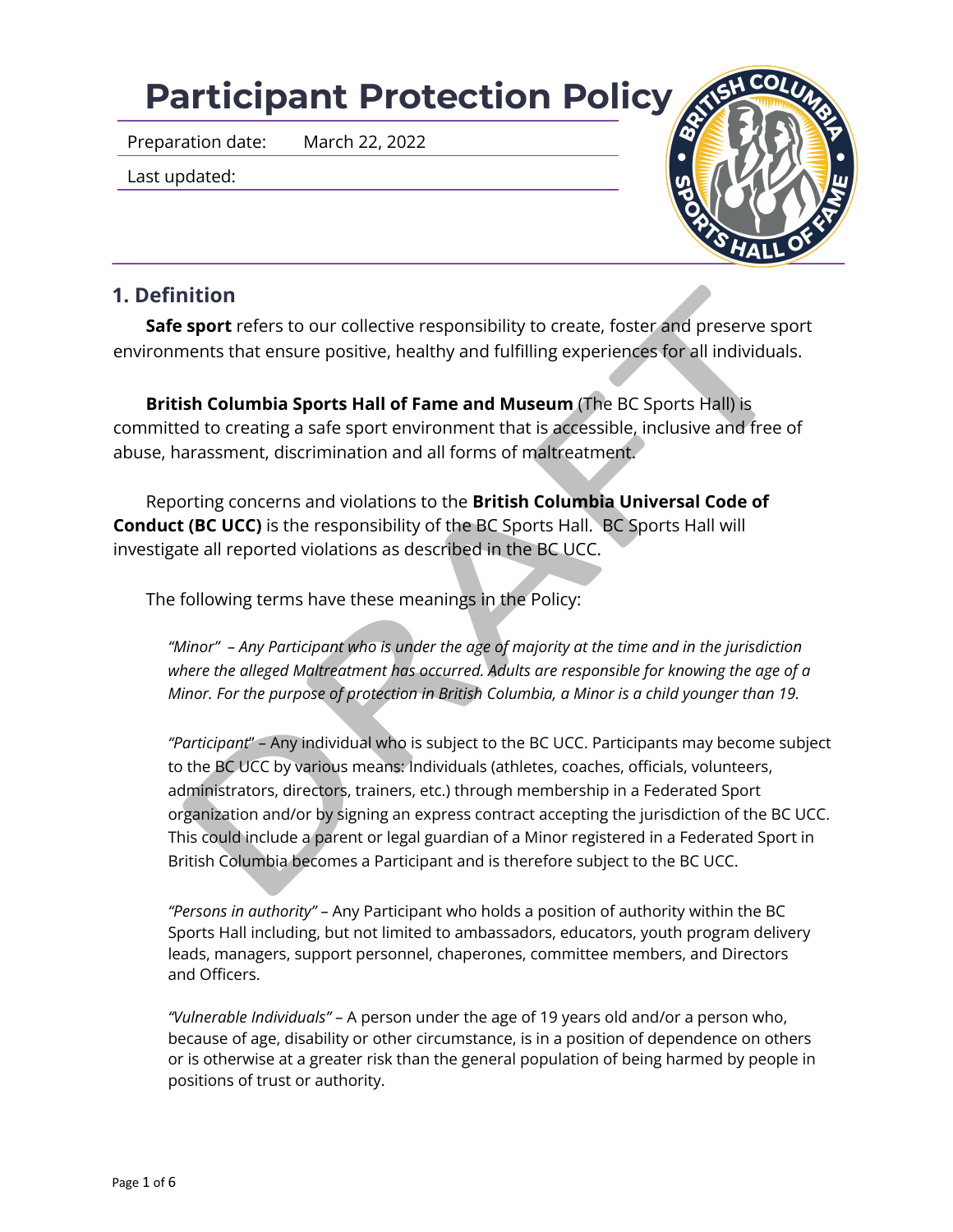## **2. Purpose**

The **Participant Protection Policy** describe how Persons in Authority shall maintain a safe sport environment for all participants.

# **3. Policy**

#### **1. Interactions between Persons in Authority and Particpants – the 'Rule of Two'**

- 1.1 BC Sports Hall requires that Persons in Authority and program participants follow the 'Rule of Two', to the maximum extent possible. The 'Rule of Two' is a directive stating that a participant must never be alone one-on-one with an unrelated Person in Authority.
- nteractions between Persons in Authority and Particpants the 'Rule of<br>
BC Sports Hall requires that Persons in Authority and program participants<br>
follow the 'Rule of Two', to the maximum extent possible. The 'Rule of Tw 1.2 BC Sports Hall recognizes that abiding by the 'Rule of Two' may not be feasible in some instances. Given the dynamics of participation and training, persons may participate individually or in group environments. Persons in Authority must comply with the 'Rule of Two' to the fullest extent possible. Compliance with the 'Rule of Two' involves adhering to the following guidelines:
	- 1.2.1 The program environment should be visible and accessible so that all interactions between Persons in Authority and participants are observable.
	- 1.2.2 Private or one-on-one situations that are not observable by another adult or participant should be avoided. If these situations cannot be avoided, they must be observable or within earshot of another adult or participant.
	- 1.2.3 Vulnerable Participants must not be in any situation where they are alone with a Person in Authority without another Participant or adult present unless prior written permission is obtained from the Vulnerable Individual's parent or guardian.
	- 1.2.4 Persons in Authority may not invite or host Vulnerable Individual in their home without the written permission from parents or guardians or without parents or guardians having knowledge of the visit.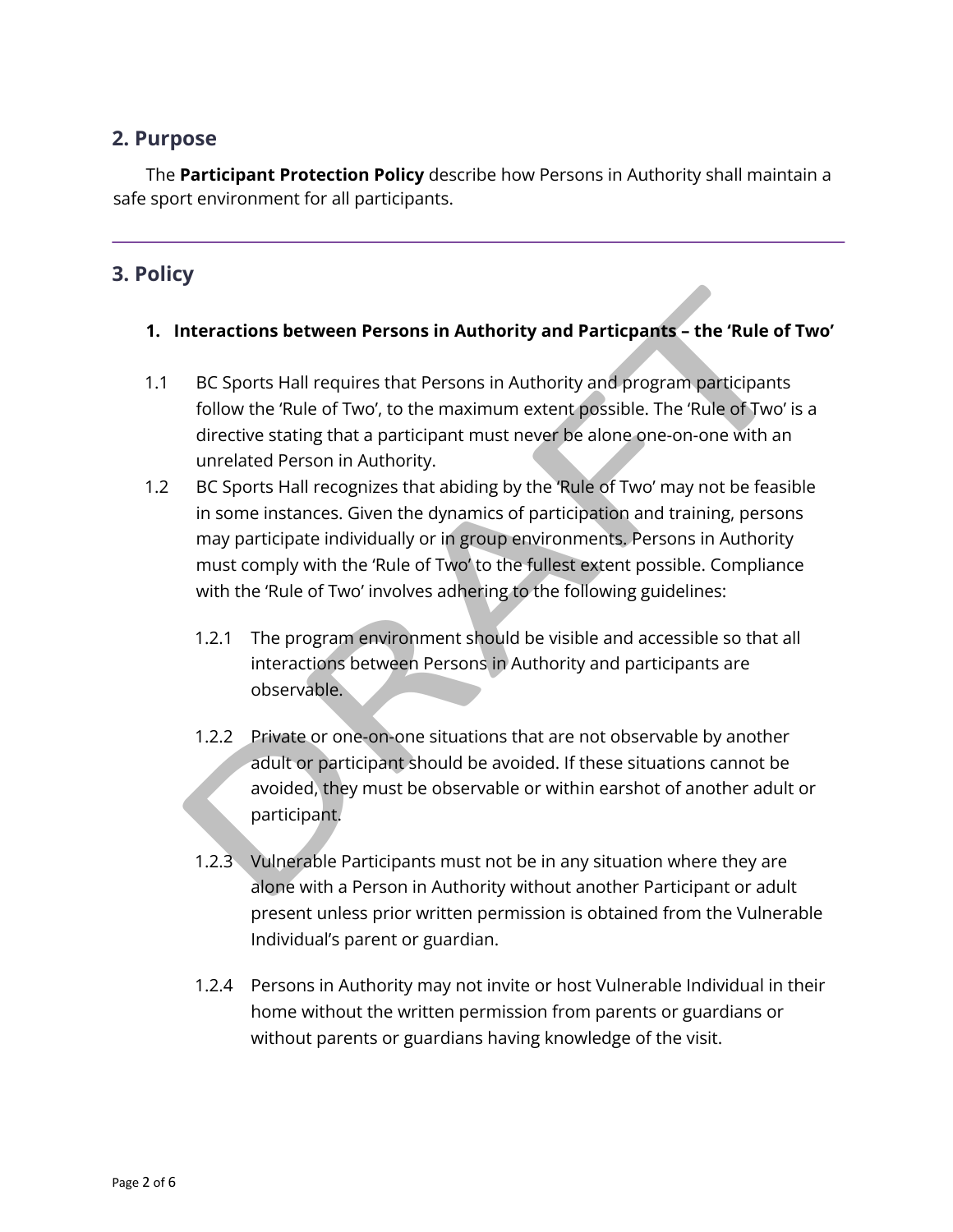1.2.5 It is strongly recommended that teams or groups of participants have at least two persons in authority with them. Screened parents or volunteers may act in place of Persons in Authority.

#### **2. Events and Activities**

- 2.1 If a Vulnerable Participant is the first participant to arrive, the Participant's parent or guardian should remain until another Participant or Person in Authority arrives.
- arrives.<br>
If a Vulnerable Participant would potentially be alone with a Person in Author<br>
following a competition or practice, the Person in Authority should ask anot<br>
following a competition or practice, the Person in Aut 2.2 If a Vulnerable Participant would potentially be alone with a Person in Authority following a competition or practice, the Person in Authority should ask another Person in Authority (or a parent or guardian of another Participant) to stay until all of the Participants have been picked up. If an adult is unavailable, another Participant, who is preferably not a Vulnerable Participant, should be present in order to avoid the Person in Authority being alone with a single Vulnerable Participant.
- 2.3 Persons in Authority giving instructions, demonstrating skills, or facilitating drills or lessons to an individual Participant should always do so within eyesight and earshot of another Person in Authority.
- 2.4 If a Person in Authority and a participant expect to be away from other Participants for a period of time, they must inform another Person in Authority where they are going and when they are expected to return. Persons in Authority should always be reachable by phone or text message.

#### **3. Communication**

3.1 For communication in any form between Persons in Authority and Participants, all communications such as texts, messages, or emails shall be professional in tone.

Additionally, the following guidelines must be followed:

- a) Group messages, group emails, or collaboration pages are to be used as the regular method of communication between Persons in Authority and Participants.
- b) Persons in Authority may only send texts, direct messages on social media, or emails to individual Participants when necessary and only for communicating information related to program issues and activities (e.g., non-personal information). No personal texts between Vulnerable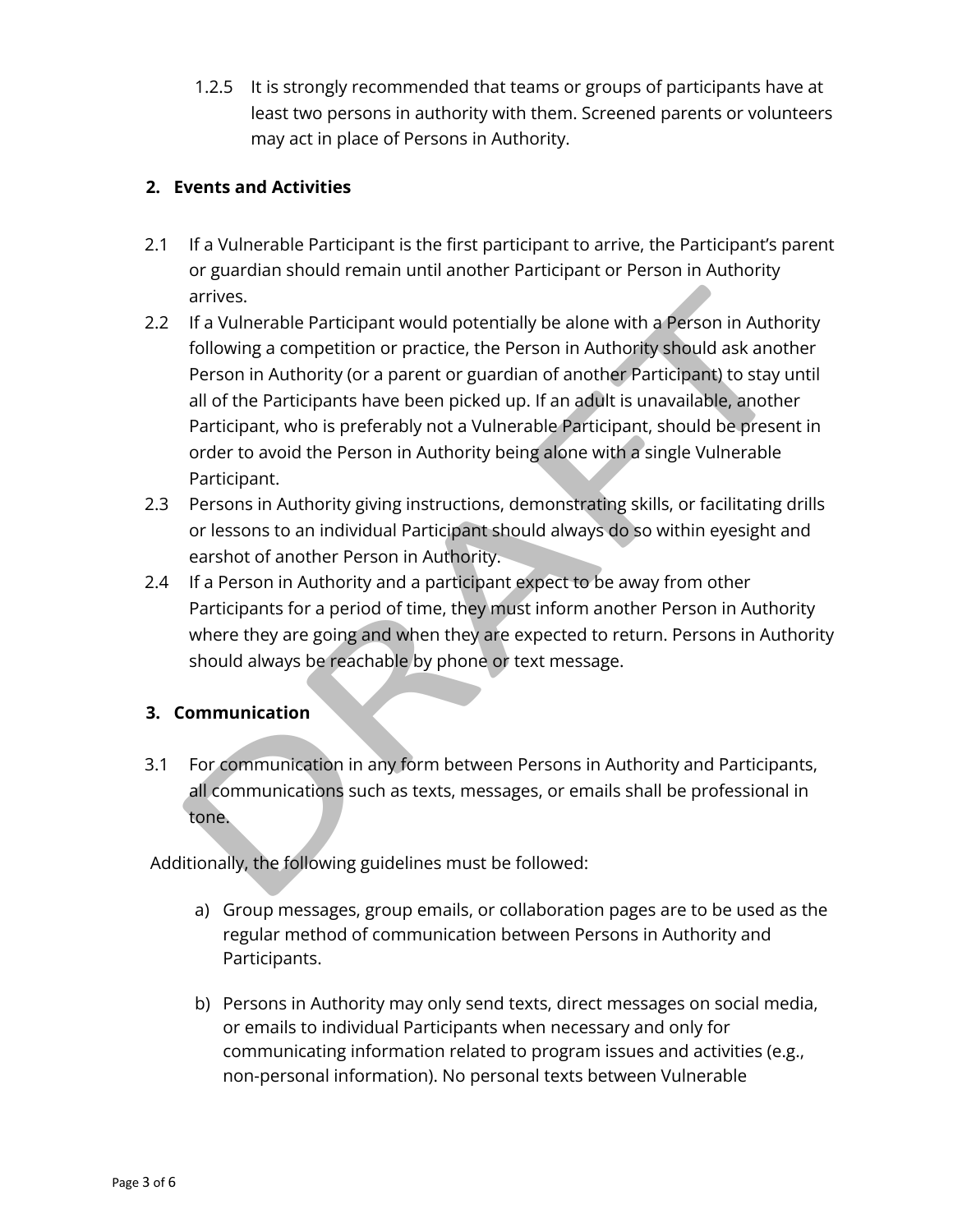Individuals and Persons in Authority are to be sent; however, if this is necessary, it should include one other adult on the message.

- c) Communication between Persons in Authority and Participants that is personal in nature should be avoided. If such personal communication is unavoidable, it must be recorded and available for review by another Person in Authority and/or by the participant's parent/guardian (i.e., if the individual is a Vulnerable Participant).
- d) Parents/guardians may request that their child not be contacted by a Pe<br>
in Authority using any form of electronic communication and/or may red<br>
that certain information about their child not be distributed in any form<br> d) Parents/guardians may request that their child not be contacted by a Person in Authority using any form of electronic communication and/or may request that certain information about their child not be distributed in any form of electronic communications.
	- e) All communication between a Person in Authority and Participants must be between the hours of 8:00 am and 8:00 pm unless extenuating circumstances justify otherwise.
	- f) Communication concerning drugs or alcohol use is not permitted, unless the communication relates to policies prohibiting its use.
	- g) Communications may not include sexually explicit language, imagery, or content.
	- h) Persons in Authority should not ask Participants to keep a secret for them.
	- i) A Person in Authority should not become overly involved in a Participant's personal life.

## **4. Travel and overnight programs**

- 4.1 For travel and overnight programs involving Persons in Authority and Participants, adherence to the following guidelines is essential:
	- a) Groups of participants are to travel with at least three persons with them.
	- b) A Person in Authority should not drive a vehicle alone with a Vulnerable Participant unless the Person in Authority is the Participant's parent, guardian, or teacher. If it cannot be avoided, the Participant must ride in the back seat.
	- c) A Person in Authority may not share a room or be in a hotel room alone with a Participant unless the Person in Authority is the participant's parent/guardian or spouse.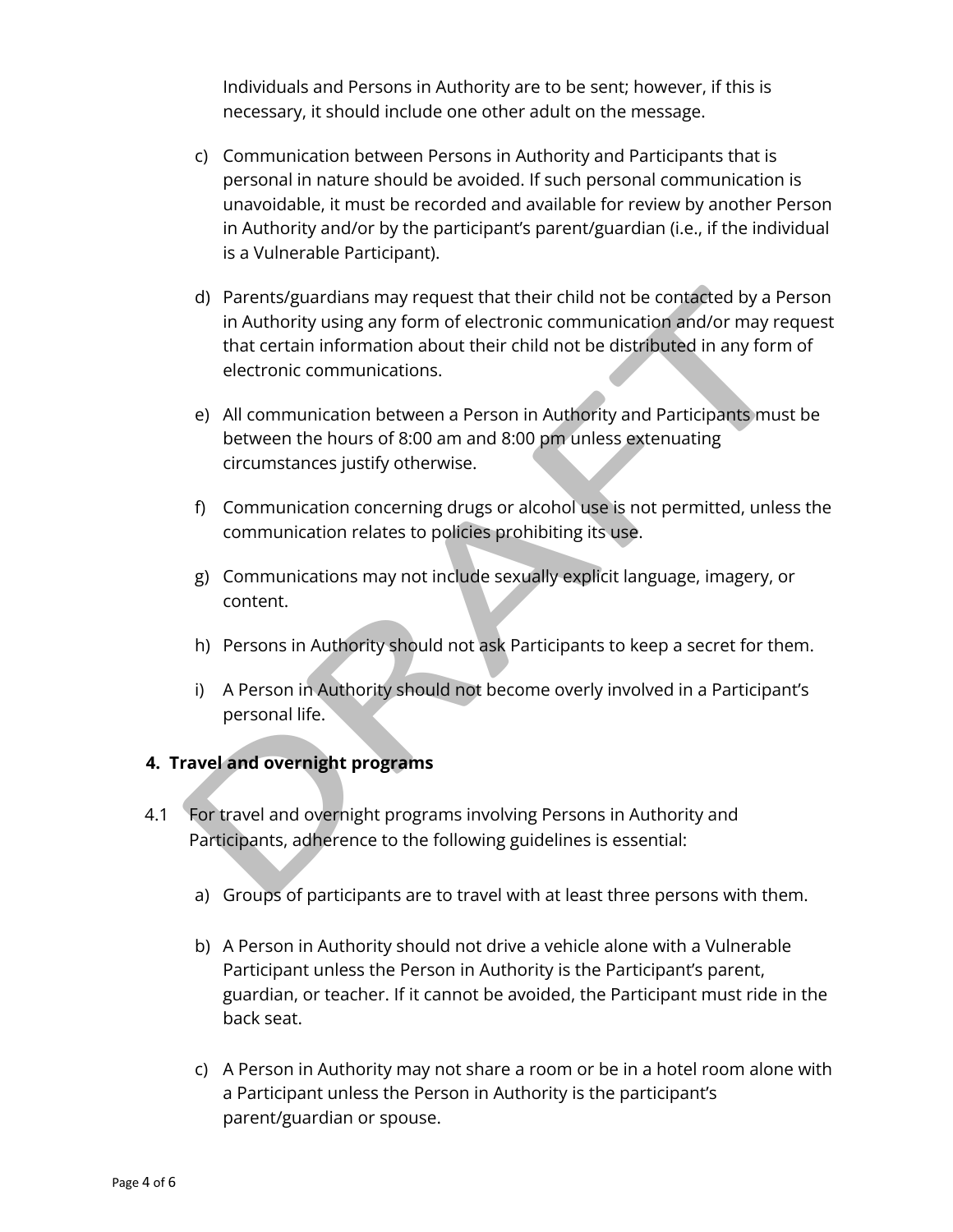- d) Room or bed checks during overnight stays must be done by two adults one of which is in Authority.
- e) For overnight programs when participants must share a space, roommates must be age-appropriate (e.g., within approximately two years of age of one another) and of the same gender.

#### **5. Closed spaces**

- 5.1 For washrooms, changing areas, and other closed meeting spaces, adherence to the following guidelines is required:
	- a) Interactions between Persons in Authority and participants should not occur in any area where there is a reasonable expectation of privacy - such as a washroom or changing area. A second adult should be present for any necessary interaction between an adult and a participant in any such area.
- Cosed spaces<br>
For washrooms, changing areas, and other closed meeting spaces, adherence<br>
the following guidelines is required:<br>
a) Interactions between Persons in Authority and participants should not o<br>
in any area where b) If Persons in Authority are not present in the washroom or changing area, or if they are not permitted to be present, they should to the best of their ability be available outside the locker room or changing area and be able to enter the room or area if required, e.g. communications and/or emergency.

## **6. Photography / Video**

- 6.1 Any photography or video involving Participants, will adhere to the following guidelines:
	- a) Photographs and video should be taken in public view. Content must observe generally accepted standards of decency, and be both appropriate for and in the best interest of the participant.
	- b) The use of recording devices in any areas where there is a reasonable expectation of privacy – such as locker rooms or washrooms - is strictly prohibited.
	- c) If content featuring a participant will be used on any form of public media, a BC Sports Hall Photo Release consent form must be completed before the content is recorded.
- 6.2 Examples of photos that shall be edited or deleted include:
	- a) Images with misplaced apparel or where undergarments are showing;